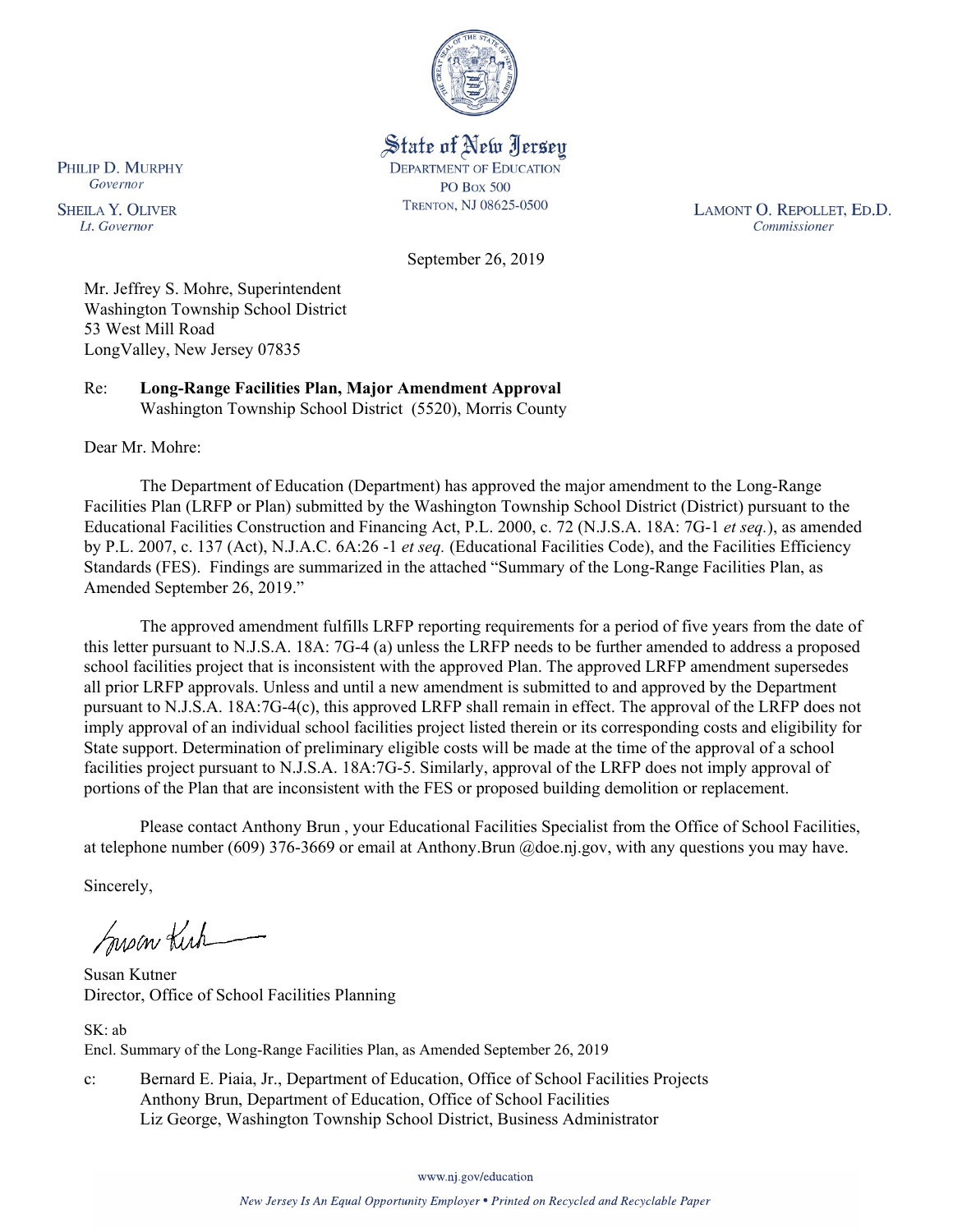# **Washington Township School District (5520) Summary of the Long-Range Facilities Plan, as Amended September 26, 2019**

The Department of Education (Department) has completed its review of the major amendment to the Long-Range Facilities Plan (LRFP or Plan) submitted by the Washington Township School District (District) pursuant to the Educational Facilities Construction and Financing Act, P.L. 2000, c. 72 (N.J.S.A. 18A: 7G-1 *et seq.*), as amended by P.L. 2007, c. 137 (Act), N.J.A.C. 6A:26-1 et seq. (Educational Facilities Code), and the Facilities Efficiency Standards (FES).

The following provides a summary of the District's approved amended LRFP. The summary is based on the standards set forth in the Act, the Educational Facilities Code, the FES, District-reported information in the Department's LRFP reporting system, and supporting documentation. The referenced reports in *italic* text are standard reports available on the Department's LRFP website.

### **1. Inventory Overview**

The District is classified as a Regular Operating District (ROD) for funding purposes. It provides services for students in grades K-8 .

The District identified existing and proposed schools, sites, buildings, rooms, and site amenities in its LRFP. Table 1 lists the number of existing and proposed district schools, sites, and buildings. Detailed information can be found in the *School Asset Inventory Report* and the *Site Asset Inventory Report.*

**As directed by the Department, school facilities projects that have received initial approval by the Department and have been approved by the voters, if applicable, are represented as "existing" in the LRFP.** Approved projects that include new construction and/or the reconfiguration/reassignment of existing program space are as follows: n/a.

### **Table 1: Number of Schools, School Buildings, and Sites**

|                                              | <b>Existing</b> | <b>Proposed</b> |
|----------------------------------------------|-----------------|-----------------|
| Number of Schools (assigned DOE school code) |                 |                 |
| Number of School Buildings <sup>1</sup>      |                 |                 |
| Number of Non-School Buildings <sup>2</sup>  |                 |                 |
| Number of Vacant Buildings                   |                 |                 |
| Number of Sites                              |                 |                 |

*1 Includes district-owned buildings and long-term leases serving students in district-operated programs 2 Includes occupied district-owned buildings not associated with a school, such as administrative or utility buildings*

Based on the existing facilities inventory submitted by the District:

- Schools using leased buildings (short or long-term):  $n/a$
- Schools using temporary classroom units (TCUs), excluding TCUs supporting construction: n/a
- Vacant/unassigned school buildings:  $n/a$ .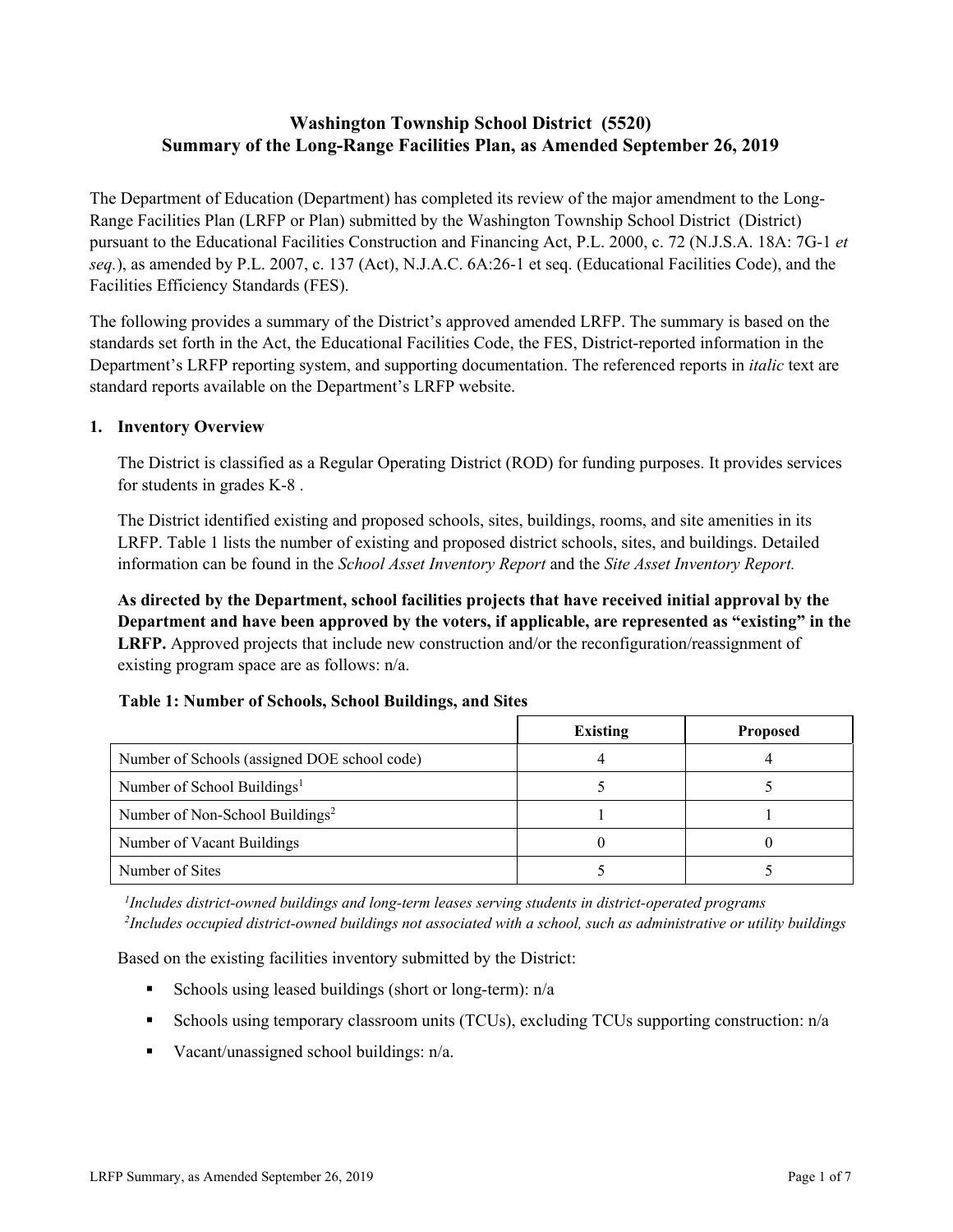**FINDINGS** The Department has determined that the proposed inventory is adequate for approval of the District's LRFP amendment. However, the LRFP determination does not imply approval of an individual school facilities project listed within the LRFP; the District must submit individual project applications for project approval.

# **2. District Enrollments**

The District determined the number of students, or "proposed enrollments," to be accommodated for LRFP planning purposes on a district-wide basis and in each school.

The Department minimally requires the submission of a standard cohort-survival projection using historic enrollment data from the Application for School State Aid (ASSA) or NJ Smart. The cohort-survival method projection method forecasts future students based upon the survival of the existing student population as it moves from grade to grade. A survival ratio of less than 1.00 indicates a loss of students, while a survival ratio of more than 1.00 indicates the class size is increasing. For example, if a survival ratio tracking first to second grade is computed to be 1.05, the grade size is increasing by 5% from one year to the next. The cohort-survival projection methodology works well for communities with stable demographic conditions. Atypical events impacting housing or enrollments, such as an economic downturn that halts new housing construction or the opening of a charter or private school, typically makes a cohort-survival projection less reliable.

### **Proposed enrollments are based on a standard cohort-survival enrollment projection.**

Adequate supporting documentation was submitted to the Department to justify the proposed enrollments. Table 2 provides a comparison of existing and projected enrollments. All totals include special education students.

| <b>Grades</b>                | <b>Existing Enrollments</b><br>2018-19 School Year | <b>District Proposed Enrollments</b><br>2023-24 School Year |
|------------------------------|----------------------------------------------------|-------------------------------------------------------------|
| PK (excl. private providers) |                                                    | 35                                                          |
| Grades K-5                   | 1,248                                              | 1,212                                                       |
| Grades 6-8                   | 752                                                | 711                                                         |
| Grades 9-12                  |                                                    |                                                             |
| <b>Totals K-12</b>           | 2,000                                              | 1.923                                                       |

### **Table 2: Enrollments**

**FINDINGS** The Department has determined the District's proposed enrollments to be acceptable for approval of the District's LRFP amendment. The Department will require a current enrollment projection at the time an application for a school facilities project is submitted incorporating the District's most recent enrollments in order to verify that the LRFP's planned capacity is appropriate for the updated enrollments.

### **3. District Practices Capacity**

Based on information provided in the room inventories, *District Practices Capacity* was calculated for each school building to determine whether adequate capacity is proposed for the projected enrollments based on district scheduling and class size practices. The capacity totals assume instructional buildings can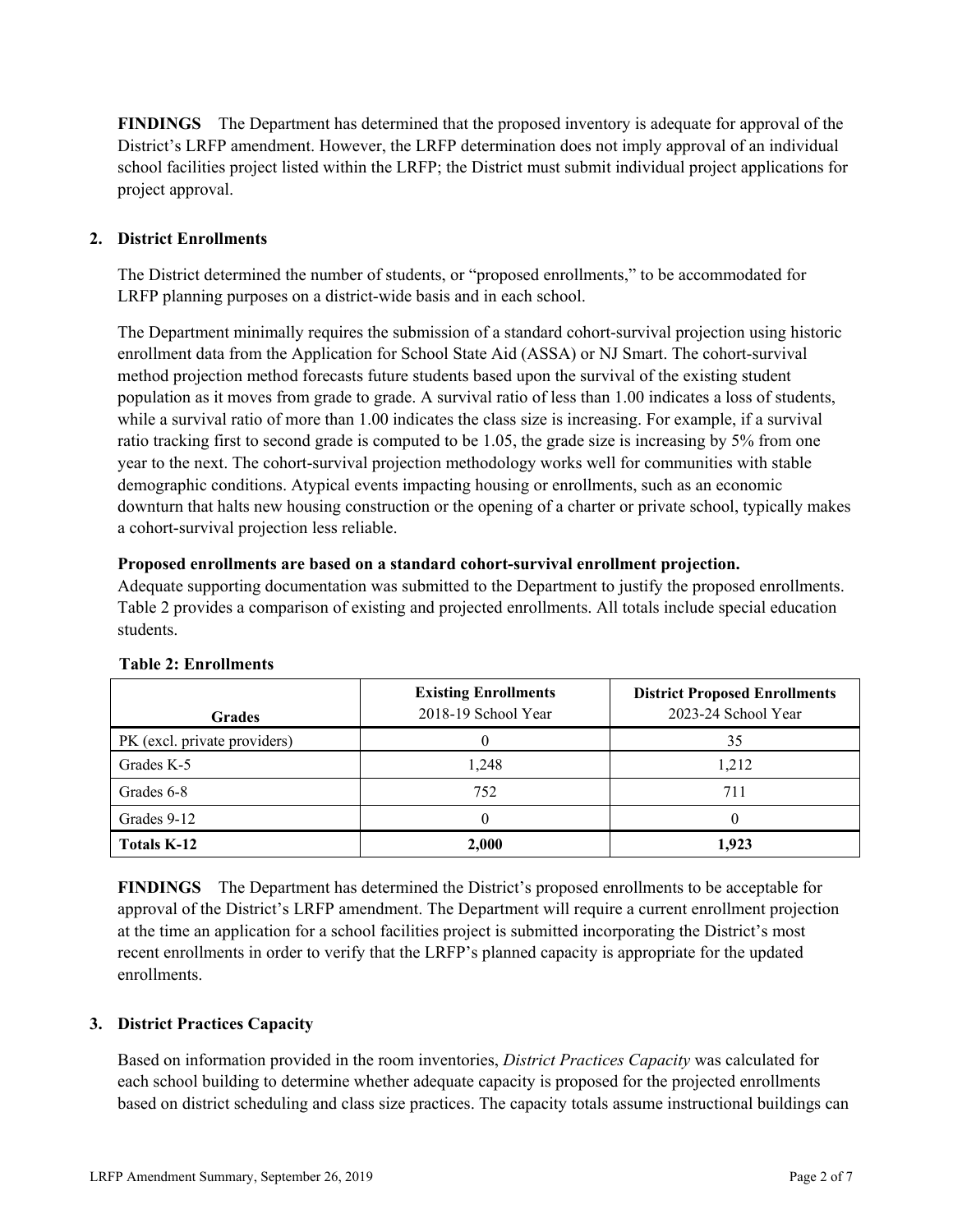be fully utilized regardless of school sending areas, transportation, and other operational issues. The calculations only consider district-owned buildings and long-term leases; short term leases and temporary buildings are excluded. A capacity utilization factor of 90% for classrooms serving grades K-8 and 85% for classrooms serving grades 9-12 is applied in accordance with the FES. No capacity utilization factor is applied to preschool classrooms.

In certain cases, districts may achieve adequate District Practices Capacity to accommodate enrollments but provide inadequate square feet per student in accordance with the FES, resulting in educational adequacy issues and "Unhoused Students." Unhoused students are considered in the "Functional Capacity" calculations used to determine potential State support for school facilities projects and are analyzed in Section 4.

Table 3 provides a summary of proposed enrollments and existing and proposed District-wide capacities. Detailed information can be found in the LRFP website reports titled *FES and District Practices Capacity Report, Existing Rooms Inventory Report, and Proposed Rooms Inventory Report.*

| <b>Grades</b>          | <b>Proposed</b><br><b>Enrollments</b> | <b>Existing</b><br><b>District</b><br><b>Practices</b><br>Capacity | <b>Existing</b><br>Deviation* | <b>Proposed</b><br><b>District</b><br><b>Practices</b><br>Capacity | <b>Proposed</b><br>Deviation* |
|------------------------|---------------------------------------|--------------------------------------------------------------------|-------------------------------|--------------------------------------------------------------------|-------------------------------|
| Elementary (PK-5)      | 1.247                                 | 1,284.30                                                           | 37.30                         | 1,284.30                                                           | 37.30                         |
| Middle $(6-8)$         | 711                                   | 737.10                                                             | 26.10                         | 737.10                                                             | 72.30                         |
| High $(9-12)$          | $\theta$                              | 0.00                                                               | 0.00                          | 0.00                                                               | 0.00                          |
| <b>District Totals</b> | 1,958                                 | 2,021.40                                                           | 63.40                         | 2,021.40                                                           | 63.40                         |

**Table 3: District Practices Capacity Analysis**

*\* Positive numbers signify surplus capacity; negative numbers signify inadequate capacity. Negative values for District Practices capacity are acceptable for approval if proposed enrollments do not exceed 100% capacity utilization.*

Considerations:

- Based on the proposed enrollments and existing room inventories, the District is projected to have inadequate capacity for the following grade groups, assuming all school buildings can be fully utilized: n/a
- Adequate justification has been provided by the District if the proposed capacity for a school significantly deviates from the proposed enrollments. Generally, surplus capacity is acceptable for LRFP approval if additional capacity is not proposed through new construction.

**FINDINGS**The Department has determined that proposed District capacity, in accordance with the proposed enrollments, is adequate for approval of the District's LRFP amendment. The Department will require a current enrollment projection at the time an application for a school facilities project is submitted, incorporating the District's most recent Fall Enrollment Report, in order to verify that the LRFP's planned capacity meets the District's updated enrollments.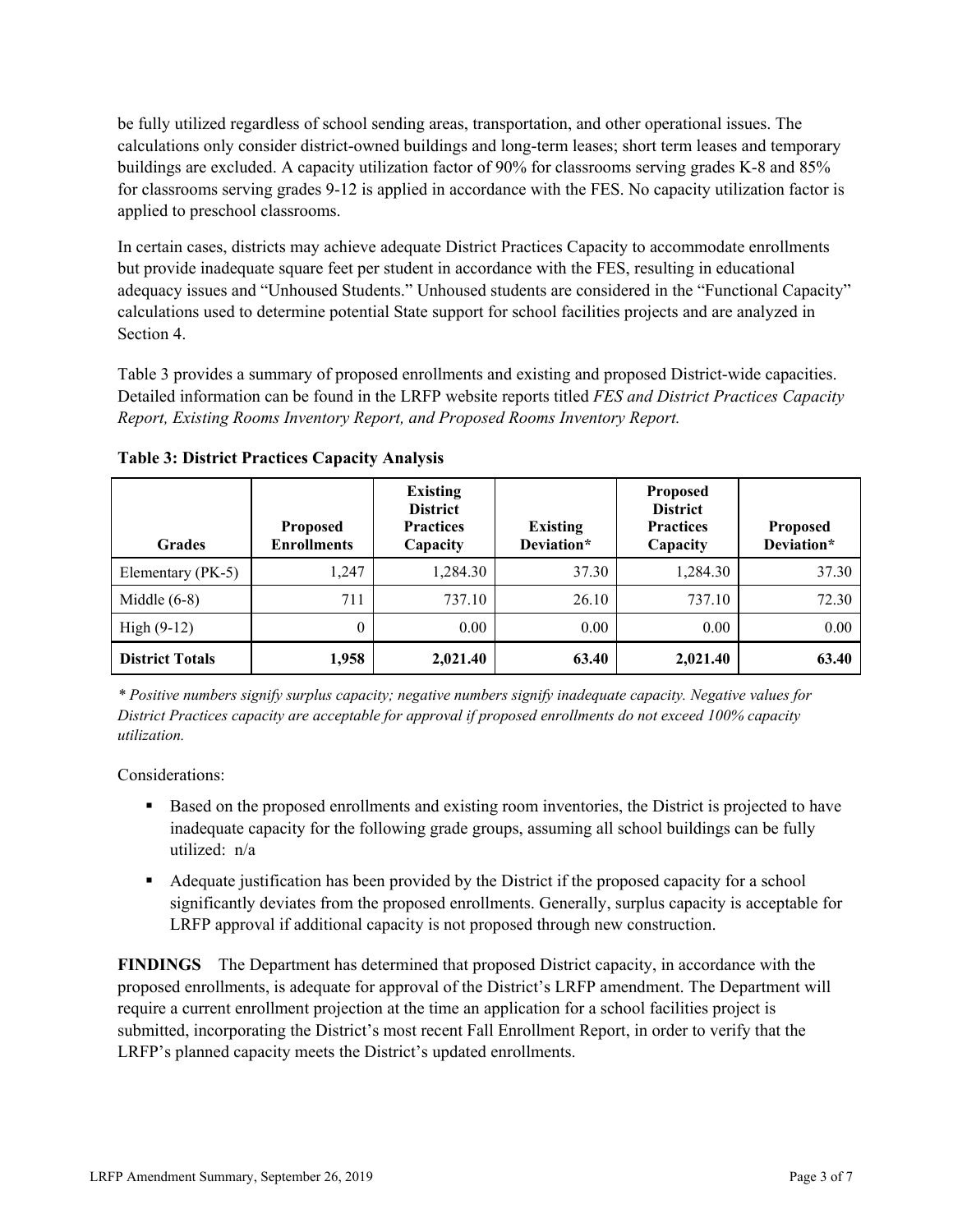### **4. New Construction Funding Eligibility**

*Functional Capacity* was calculated and compared to the proposed enrollments to provide a preliminary estimate of Unhoused Students and new construction funding eligibility.

*Functional Capacity* is the adjusted gross square footage of a school building *(total gross square feet minus excluded space)* divided by the minimum area allowance per full-time equivalent student for the grade level contained therein. *Unhoused Students* is the number of students projected to be enrolled in the District that exceeds the Functional Capacity of the District's schools pursuant to N.J.A.C. 6A:26-2.2(c). *Excluded Square Feet* includes (1) square footage exceeding the FES for any pre-kindergarten, kindergarten, general education, or self-contained special education classroom; (2) grossing factor square footage *(corridors, stairs, mechanical rooms, etc.)* that exceeds the FES allowance, and (3) square feet proposed to be demolished or discontinued from use. Excluded square feet may be revised during the review process for individual school facilities projects.

Table 4 provides a preliminary assessment of the Functional Capacity, Unhoused Students, and Estimated Maximum Approved Area for Unhoused Students for each FES grade group. The calculations exclude temporary facilities and short-term leased buildings. School buildings proposed for whole or partial demolition or reassignment to a non-school use are excluded from the calculations pending project application review. If a building is proposed to be reassigned to a different school, the square footage is applied to the proposed grades after reassignment. Buildings that are not assigned to a school are excluded from the calculations. In addition, only preschool students eligible for state funding (former ECPA students) are included. Detailed information concerning the calculations can be found in the *Functional Capacity and Unhoused Students Report* and the *Excluded Square Footage Report.*

|                                                | $PK/K-5$ | $6 - 8$  | $9-12$   | <b>Total</b> |
|------------------------------------------------|----------|----------|----------|--------------|
| PK Eligible Students/K-12 Proposed Enrollments | 1,247    | 711      | $\Omega$ |              |
| FES Area Allowance (SF/student)                | 125.00   | 134.00   | 151.00   |              |
| <b>Prior to Completion of Proposed Work:</b>   |          |          |          |              |
| <b>Existing Gross Square Feet</b>              | 206,640  | 128,440  | $\theta$ | 335,080      |
| Adjusted Gross Square Feet                     | 204,337  | 127,957  | $\theta$ | 332,294      |
| <b>Adjusted Functional Capacity</b>            | 1,634.70 | 954.90   | 0.00     |              |
| <b>Unhoused Students</b>                       | 0.00     | 0.00     | 0.00     |              |
| Est. Max. Area for Unhoused Students           | 0.00     | 0.00     | 0.00     |              |
| <b>After Completion of Proposed Work:</b>      |          |          |          |              |
| Gross Square Feet                              | 206,640  | 128,440  | $\theta$ | 335,080      |
| New Gross Square Feet                          | 0        | $\theta$ | $\theta$ | $\theta$     |
| <b>Adjusted Gross Square Feet</b>              | 204,337  | 127,957  | $\theta$ | 332,294      |
| <b>Functional Capacity</b>                     | 1,634.70 | 954.90   | 0.00     |              |
| Unhoused Students after Construction           | 0.00     | 0.00     | 0.00     |              |
| Est. Max. Area Remaining                       | 0.00     | 0.00     | 0.00     |              |

### **Table 4: Estimated Maximum Approved Area for Unhoused Students**

Facilities used for non-instructional or non-educational purposes are ineligible for State support under the Act. However, projects for such facilities shall be reviewed by the Department to determine whether they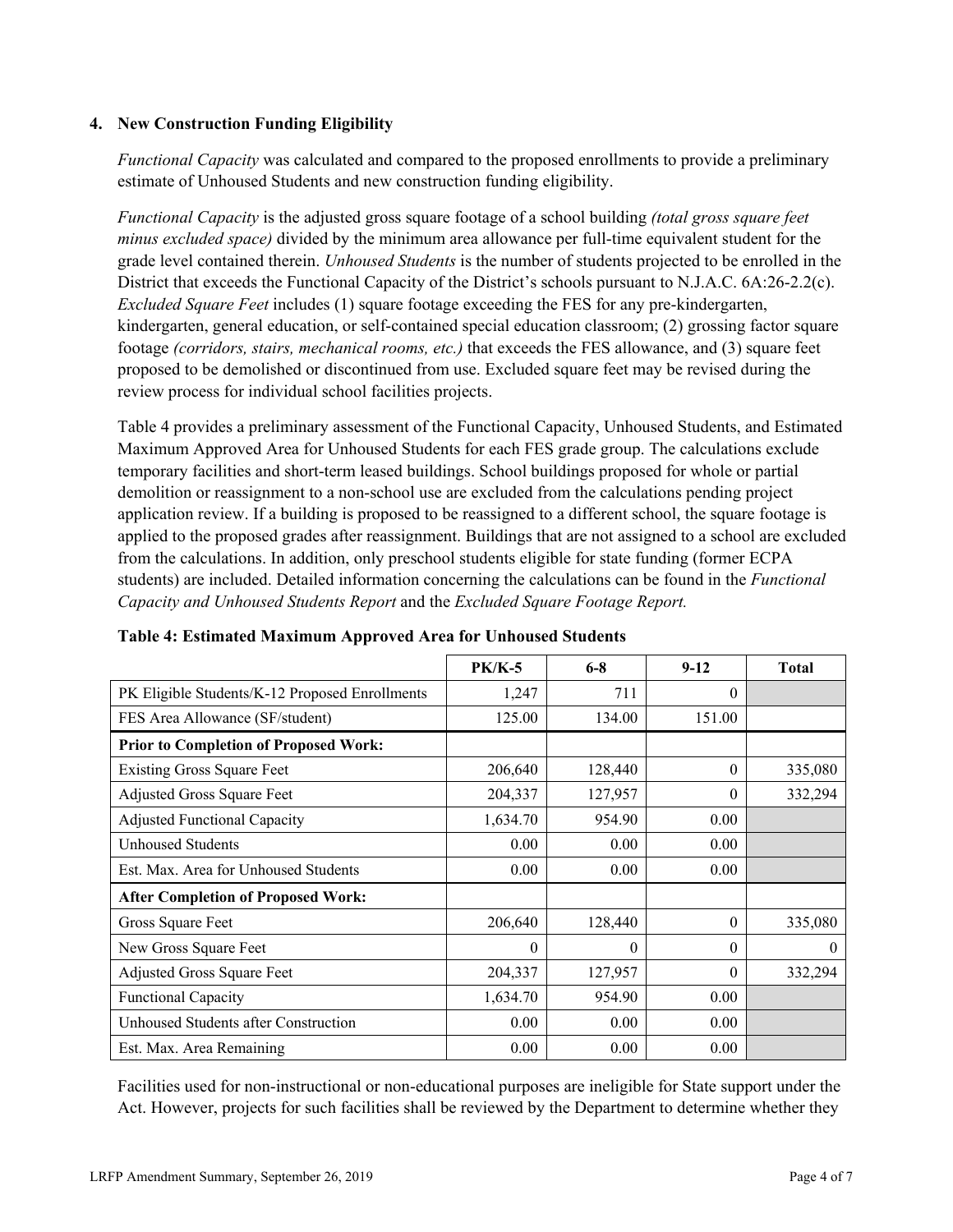are consistent with the District's LRFP and whether the facility, if it is to house students (full or part time) conforms to educational adequacy requirements. These projects shall conform to all applicable statutes and regulations.

Estimated costs represented in the LRFP by the District are for capital planning purposes only. The estimates are not intended to represent preliminary eligible costs or final eligible costs of approved school facilities projects.

Considerations:

- The District does not have approved projects pending completion, as noted in Section 1, that impact the Functional Capacity calculations.
- The Functional Capacity calculations *exclude* square feet proposed for demolition or discontinuation for the following FES grade groups and school buildings pending a feasibility study and project review: n/a.
- Based on the preliminary assessment, the District has Unhoused Students prior to the completion of proposed work for the following FES grade groups: n/a.
- New construction is proposed for the following FES grade groups:  $n/a$ .
- **Proposed new construction exceeds the estimated maximum area allowance for Unhoused** Students prior to the completion of the proposed work for the following grade groups: n/a.
- The District, based on the preliminary LRFP assessment, will not have Unhoused Students after completion of the proposed LRFP work. If the District is projected to have Unhoused Students, adequate justification has been provided to confirm educational adequacy in accordance with Section 6 of this determination.

**FINDINGS** Functional Capacity and Unhoused Students calculated in the LRFP are preliminary estimates. Preliminary Eligible Costs (PEC) and Final Eligible Costs (FEC) will be included in the review process for specific school facilities projects. A feasibility study undertaken by the District is required if building demolition or replacement is proposed per N.J.A.C. 6A:26-2.3(b)(10).

### **5. Proposed Work**

The District assessed program space, capacity, and physical plant deficiencies to determine corrective actions. Capital maintenance, or *"system actions,"* address physical plant deficiencies due to operational, building code, and /or life cycle issues. Inventory changes, or *"inventory actions,*" add, alter, or eliminate sites, site amenities, buildings, and/or rooms.

The Act (N.J.S.A. 18A:7G-7b) provides that all school facilities shall be deemed suitable for rehabilitation unless a pre-construction evaluation undertaken by the District demonstrates to the satisfaction of the Commissioner that the structure might pose a risk to the safety of the occupants even after rehabilitation or that rehabilitation is not cost-effective. Pursuant to N.J.A.C. 6A:26-2.3(b)(10), the Commissioner may identify school facilities for which new construction is proposed in lieu of rehabilitation for which it appears from the information presented that new construction is justified, provided, however, that for such school facilities so identified, the District must submit a feasibility study as part of the application for the specific school facilities project. The cost of each proposed building replacement is compared to the cost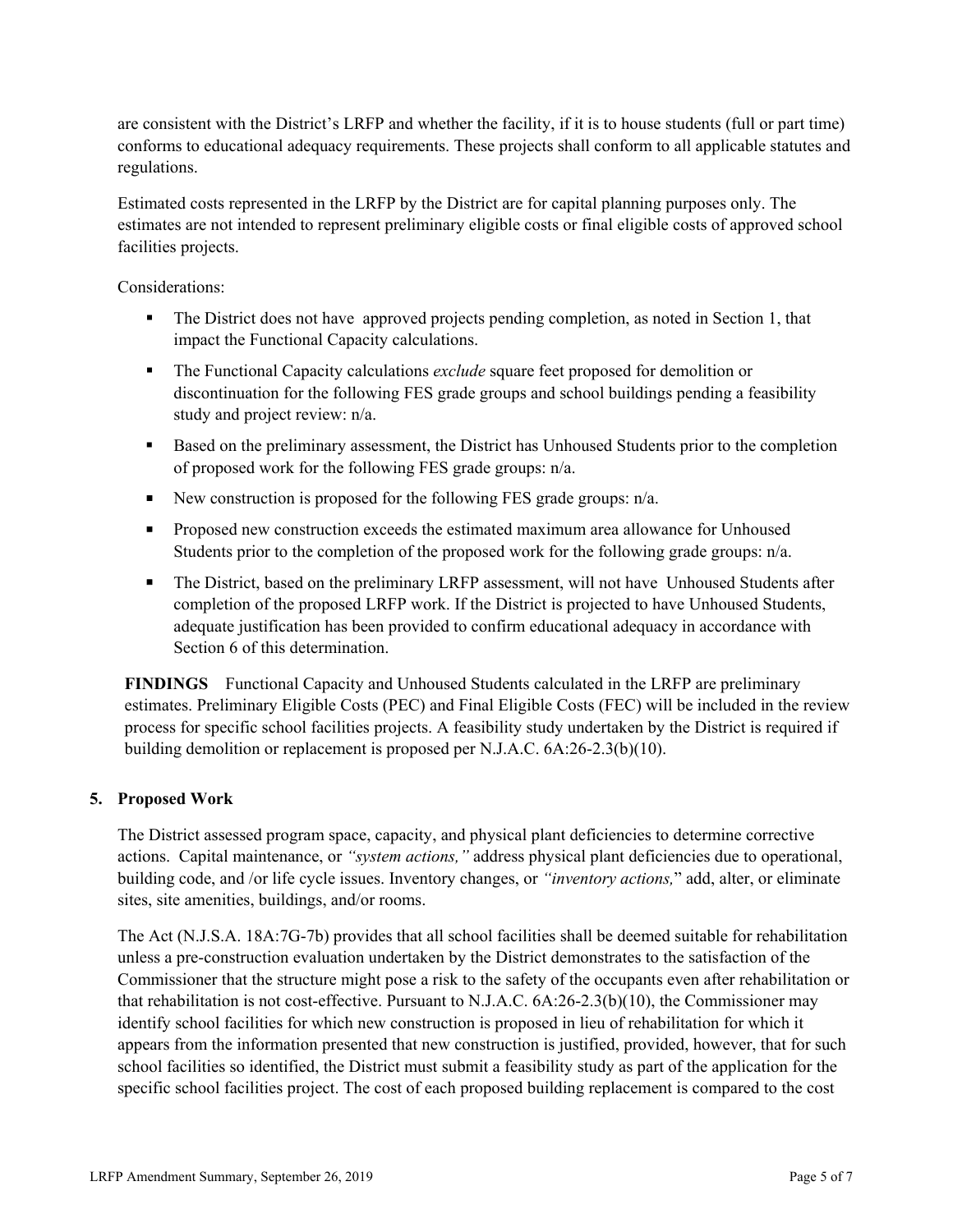of additions or rehabilitation required to eliminate health and safety deficiencies and to achieve the District's programmatic model.

Table 5 lists the scope of work proposed for each school based on the building(s) serving their student population. Detailed information can be found in the LRFP website reports titled *"School Asset Inventory," "LRFP Systems Actions Summary," and "LRFP Inventory Actions Summary."*

With the completion of the proposed work, the following schools are proposed to be eliminated:  $n/a$ ; the following schools are proposed to be added: n/a .

| <b>Proposed Scope of Work</b>                                                                  | <b>Applicable Schools</b>                                                                                                                        |
|------------------------------------------------------------------------------------------------|--------------------------------------------------------------------------------------------------------------------------------------------------|
| Renovation only (no new construction)                                                          |                                                                                                                                                  |
| System actions only (no inventory actions)                                                     | Flockman-Kossmann Elementary School<br>(030)<br>Valley Middle School (035<br>Old Farmers Road School (040)<br>Cuccinella Elementary School (050) |
| Existing inventory actions only (no systems actions)                                           | n/a                                                                                                                                              |
| Systems and inventory changes                                                                  | n/a                                                                                                                                              |
| <b>New construction</b>                                                                        |                                                                                                                                                  |
| Building addition only (no systems or existing inventory actions)                              | n/a                                                                                                                                              |
| Renovation and building addition (system, existing inventory,<br>and new construction actions) | n/a                                                                                                                                              |
| New building on existing site                                                                  | n/a                                                                                                                                              |
| New building on new or expanded site                                                           | n/a                                                                                                                                              |
| Site and building disposal (in addition to above scopes)                                       |                                                                                                                                                  |
| Partial building demolition                                                                    | n/a                                                                                                                                              |
| Whole building demolition                                                                      | n/a                                                                                                                                              |
| Site and building disposal or discontinuation of use                                           | n/a                                                                                                                                              |

### **Table 5. School Building Scope of Work**

**FINDINGS** The Department has determined that the proposed work is adequate for approval of the District's LRFP amendment. However, Department approval of proposed work in the LRFP does not imply the District may proceed with a school facilities project. The District must submit individual project applications with cost estimates for Department project approval. Both school facilities project approval and other capital project review require consistency with the District's approved LRFP.

# **6. Proposed Room Inventories and the Facilities Efficiency Standards**

The District's proposed school buildings were evaluated to assess general educational adequacy in terms of compliance with the FES area allowance pursuant to N.J.A.C. 6A:26-2.2 and 2.3.

The following district schools are proposed to provide less square feet per student than the FES after the completion of proposed work: Flocktown-Kossmann-Flockton and Old Farmers Road Schools.

**FINDINGS** The Department has determined that the District's proposed room inventories are adequate for LRFP approval. If school(s) are proposed to provide less square feet per student than the FES area